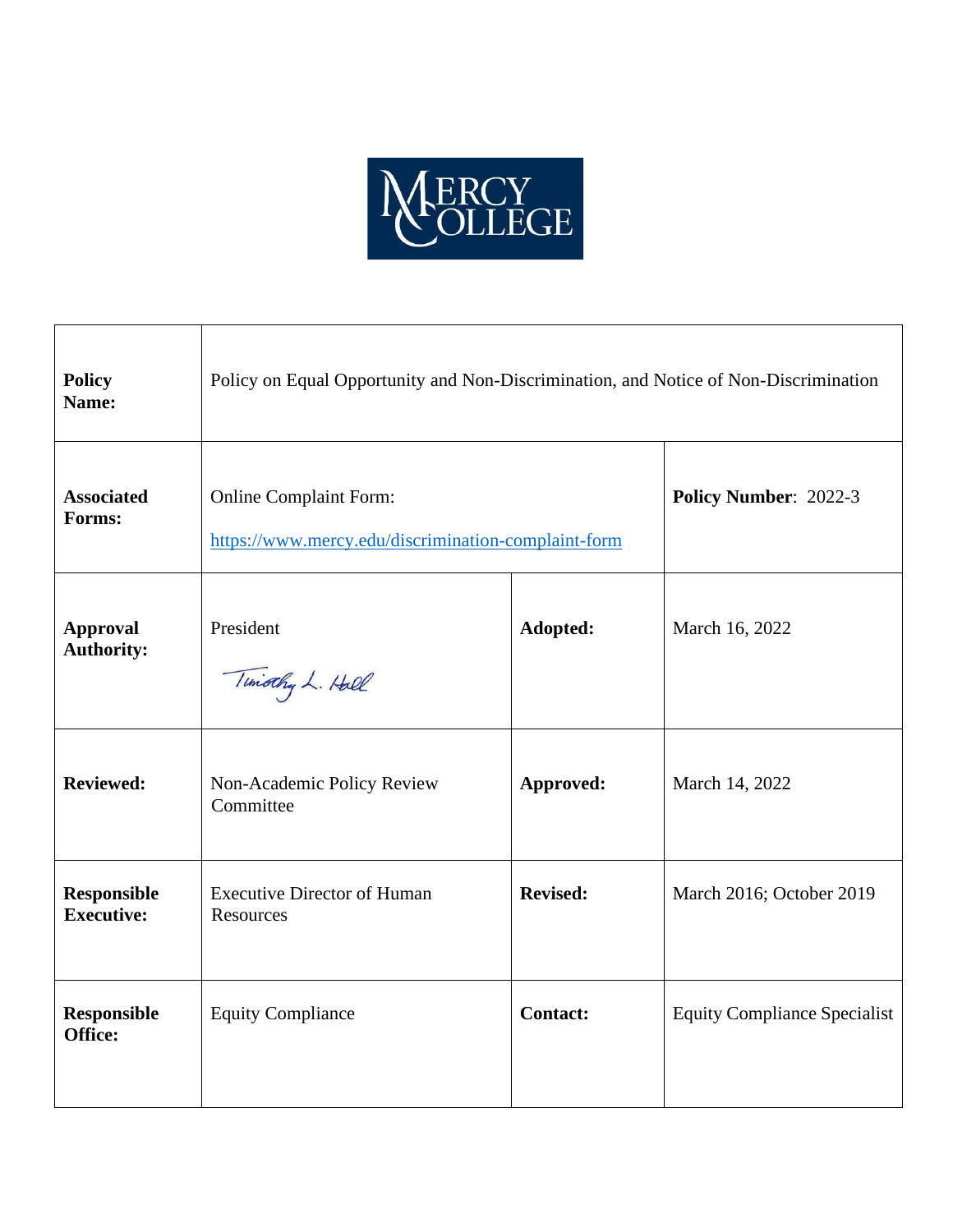# **I. APPLICABILITY OF THIS POLICY**

This Policy applies to the following Mercy College community members ("Community Members"), all of whom can be either the victim of prohibited discrimination, harassment or retaliation (the "complainant") or the person accused of such conduct (the "respondent"):

## **A. Students**.

- **B. Employees**, including all full-time and part-time faculty and staff at all of Mercy College's campuses and locations.
- **C. Applicants** for employment or student admission to the College.
- **D. Contractors**, which for the purposes of this Policy means contractors, subcontractors, vendors, consultants or other persons providing services pursuant to a contract in the workplace with the College or who is an employee of such a contractor, subcontractor, vendor, consultant or other person providing services pursuant to a contract in the workplace with the College (hereinafter "Contractors").

## **II. POLICY STATEMENT**

## **A. Equal Opportunity Statement**

Mercy College is committed to achieving full equal opportunity in all aspects of College life. The College shall recruit, employ, retain, and promote employees, and shall admit and provide services for students, without regard to an individual's race, color, creed, national origin, ethnicity, ancestry, religion, age, sex, sexual orientation, gender, gender identity or expression, transgender status, marital status, familial status, partnership status, disability (including HIV/AIDS), genetic information, predisposing genetic characteristics, alienage, citizenship, criminal arrest and conviction records, military or veteran status, salary history, credit history, caregiver status, pregnancy or lactation status, sex and reproductive decisions, status as a victim of domestic violence/stalking/sex offenses/sex abuse, unemployment status, or any other legally prohibited basis in accordance with federal, state, county and city laws.

## **B. Non-Discrimination Policy**

The College is committed to maintaining a workplace for its employees and an academic and social environment for its students free from prohibited discrimination, harassment and retaliation, as defined below. Therefore, the College strictly prohibits discrimination, harassment and retaliation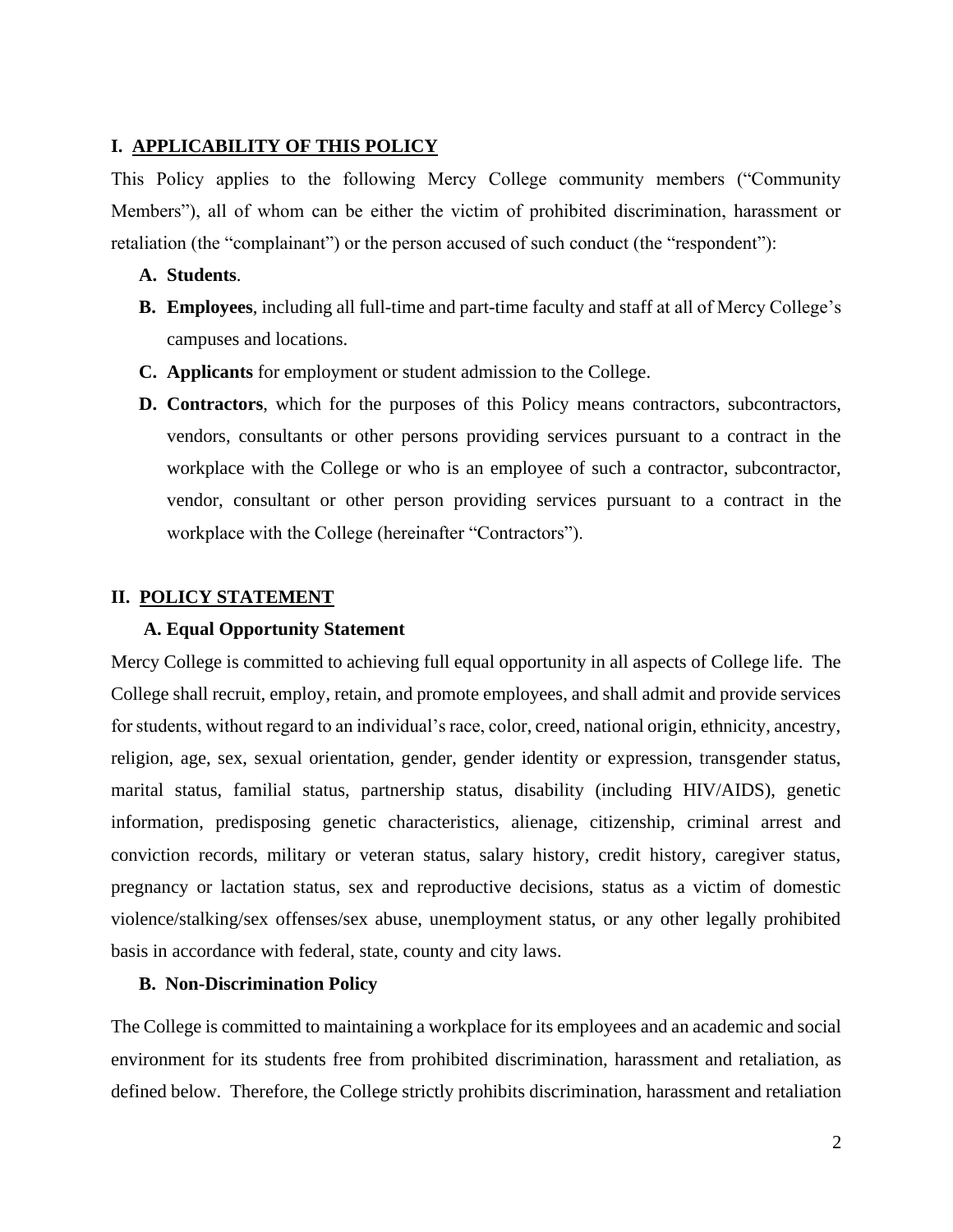of any of its students, applicants for admission, employees, applicants for employment, and contractors.

## **C. Other Relevant Policies**

#### **1. The College's Reasonable Accommodations Policies**

The College is committed to providing reasonable accommodations when appropriate to individuals with disabilities, individuals observing religious practices, and employees and students who have pregnancy or childbirth-related medical conditions in accordance with Reasonable Accommodations Policies. There are separate procedures under which Community Members may request and seek review of a decision concerning reasonable accommodations for a disability. These are set forth in Mercy's Policy and Procedures for Implementing Reasonable Accommodations and Academic Adjustments for Students and *Mercy's Policy and Procedures for Implementing Reasonable Accommodations for*: [https://www.mercy.edu/aboutmercy/mercy](https://www.mercy.edu/about-mercy/mercy-policy)[policy.](https://www.mercy.edu/about-mercy/mercy-policy) 

#### **2. The College's Policy and Procedures Related to Sexual Misconduct**

Community Members with complaints of sexual harassment or sexual violence, including sexual assault, stalking, domestic and intimate violence, should contact the College's Title IX Coordinator. For contact information, to file a complaint online and/or to learn more about the complaint process pursuant to *Mercy's Policy on Sexual Misconduct*, please visit: [https://www.mercy.edu/about-mercy/title-ix.](https://www.mercy.edu/about-mercy/title-ix)

## **3. Application of Other College Policies**

When conduct may involve more than one policy, the College will in its sole discretion determine which policy or policies shall govern the handling of a potential violation, based on the circumstances of the allegation and the terms of any other policy. An individual who has a question about which policy applies in a specific instance can contact the College's Equity Compliance Specialist at TitleIX.Equity@mercy.edu or (914) 674-7679.

## **III. PROHIBITED CONDUCT: DEFINITIONS**

 **A. Discrimination** is the adverse treatment of a Community Member because of that individual's actual or perceived protected characteristics—such as race, color, religion, sex, gender, national origin, or any of the other bases referenced above which are prohibited by this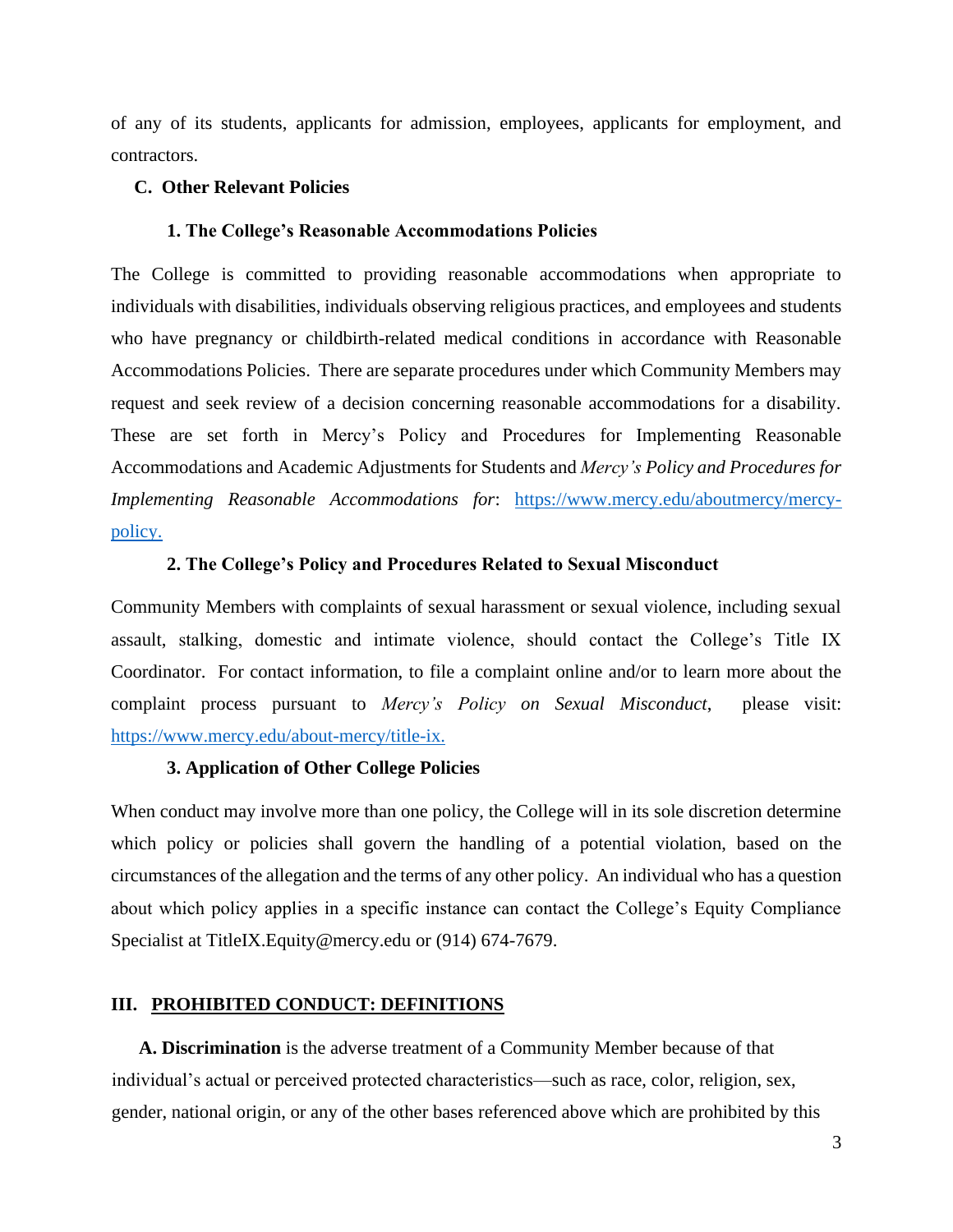Policy. Such conduct can also be unlawful if it subjects a Community Member to inferior terms, conditions or privileges because of that individual's membership or perceived membership in one or more of these protected categories.

 **B. Harassment** is a form of discrimination that, in sum, consists of unwelcome conduct based on a Community Member's protected characteristic that has the purpose or effect of unreasonably interfering with that individual's work or academic performance or which creates an intimidating, hostile or offensive work environment for employees and Contractors and an intimidating, hostile or offensive academic and/or social environment for students. The conduct may be spoken, written, visual, and/or physical. Conduct that a reasonable person would consider petty slights and/or trivial inconveniences may not amount to illegal harassment. Please note that this Policy covers prohibited harassment based on all protected characteristics, except it does not apply to sexual harassment or sexual violence, because those matters are covered by the *Mercy College Policy* on *Sexual Misconduct*. While no list can be exhaustive, some examples of actions that may constitute prohibited harassment when based on a protected characteristic may include, but are not limited to:

- Verbal abuse or hostile behavior, which could include insulting, teasing, mocking, degrading, or ridiculing another person or group;
- Inappropriate physical contact, comments, questions, advances, jokes, epithets, or demands;
- Racial slurs, derogatory remarks about a person's accent, or display of racially offensive symbols;
- Unwelcome conduct of a non-sexual nature based on actual or perceived sex, such as mocking a person's appearance or clothing as more suited to a person of the opposite sex, or intentionally using the wrong pronoun to identify a transgender individual;
- Physical assault; or
- Displays or electronic transmission of derogatory, demeaning, or hostile materials. Harassment can occur in many mediums and locations, including via email, text, voicemail, social media or other electronic forms of communication or messaging systems, and can occur on campus, at College-sponsored events or programs, or other offcampus venues.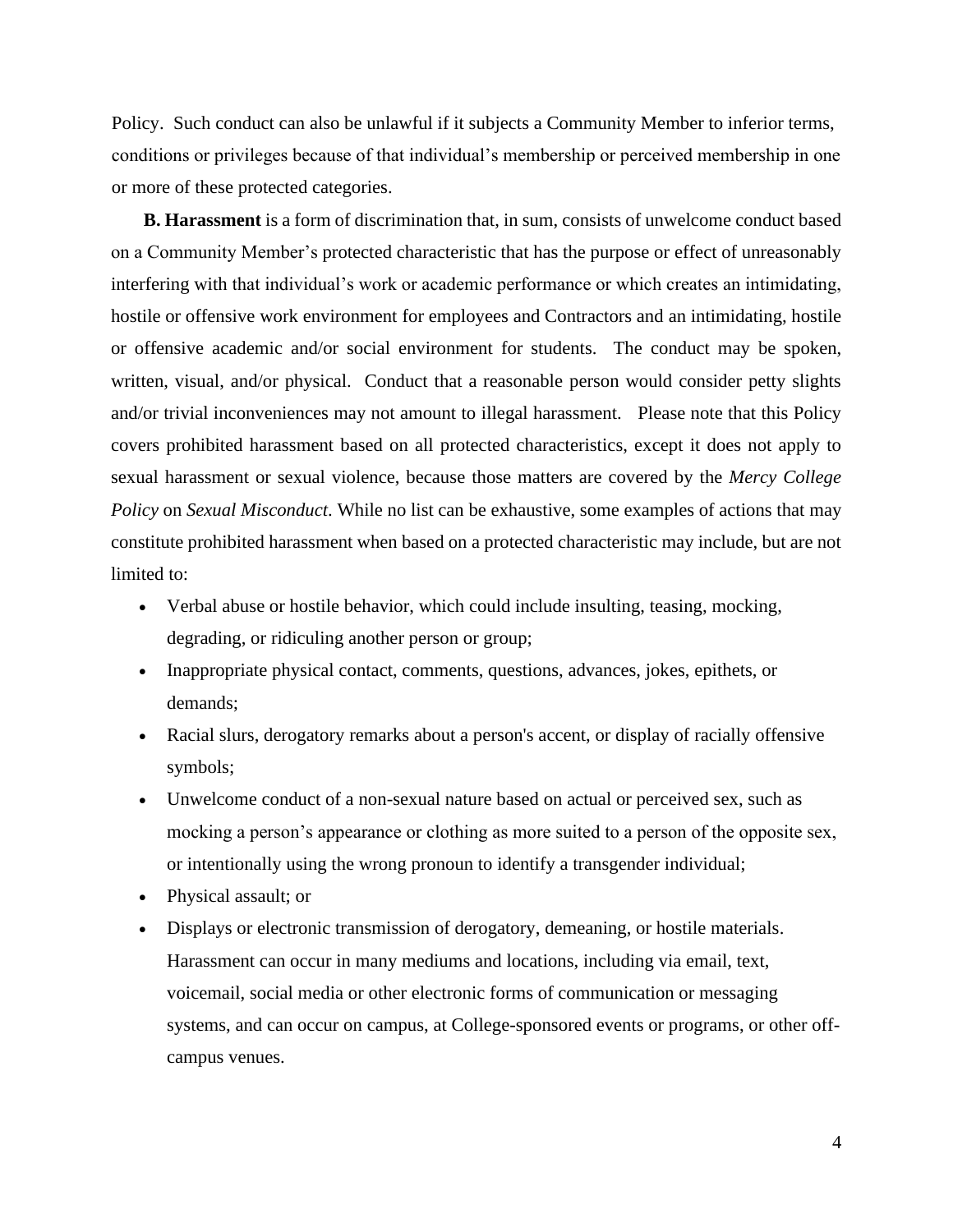**C. Retaliation.** The College strictly prohibits retaliation against any Community Member for reporting or opposing discrimination or harassment or cooperating with an investigation of such a complaint. Retaliation is the adverse treatment of an individual because the individual made a discrimination or harassment complaint, opposed discrimination or harassment, was a witness to discrimination or harassment, or cooperated with an investigation of a discrimination or harassment complaint. Retaliation can also occur based on an individual making a retaliation complaint. Retaliation includes, by way of example, threatening, intimidating, harassing or any other conduct that would discourage a reasonable person from engaging in activity protected under this Policy.

 **D. Other Inappropriate Conduct**. While this Policy is intended to prevent prohibited discrimination, harassment and retaliation as defined in Section III above, conduct by any Community Member or third party which does not rise to the level of prohibited discrimination, harassment or retaliation may still be prohibited by the College. Examples of such conduct include but is not limited to bullying, inappropriate verbal, physical, written or other kind of conduct directed at any Community Member or a third party on one of the College's campuses or at a College-sponsored event. The College will, in its discretion and in accordance with all other Mercy College handbooks, written contracts, policies, procedures and/or collective bargaining agreements, process such complaints and take action as it deems appropriate, including discipline or other penalties, but is not bound by the procedures in this Policy.

## **IV. DISCRIMINATION, HARASSMENT AND RETALIATION COMPLAINT PROCEDURES**

#### **A. The College's Commitment**

The College is committed to addressing prohibited discrimination, harassment and retaliation complaints promptly, consistently and fairly to the extent possible. Although there is no time limit to file a complaint with the College, the College encourages immediate reporting. In general, the College's Equity Compliance Specialist shall be responsible for, among other things, addressing prohibited discrimination, harassment, and retaliation complaints under this Policy.

#### **B. Reporting Prohibited Discrimination, Harassment and/or Retaliation**

**1. Community Members** (who are not supervisory or managerial employees) with complaints under this Policy, or those who have witnessed, who believe they have witnessed or who have knowledge of such conduct, should immediately report the conduct. Set forth below are the College's reporting procedures for Community Members: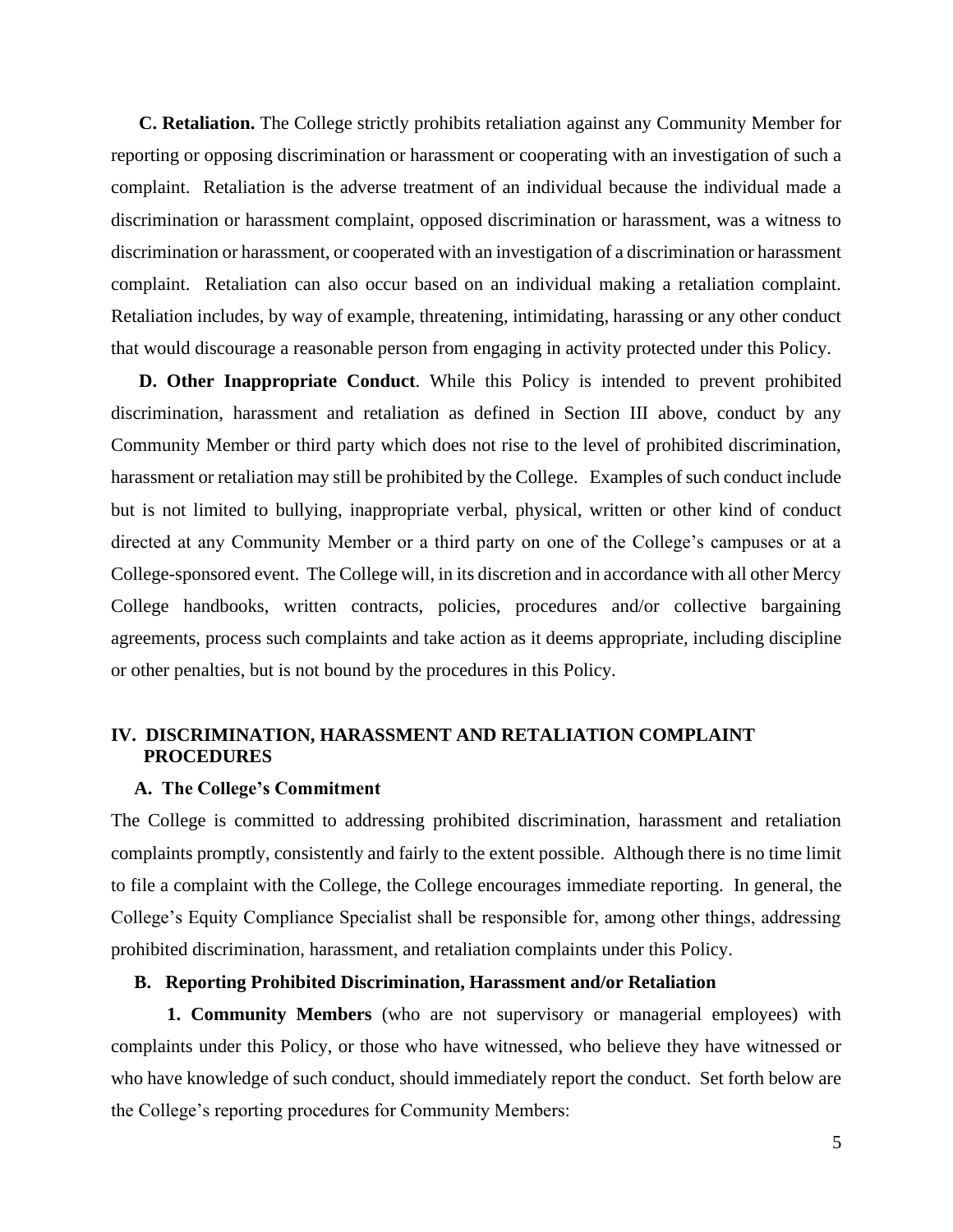# **a) Students and Student Applicants**

In the case of incidents of prohibited discrimination, harassment or retaliation alleged to have been committed against students or student applicants, the student complainant or other reporting party may make a report, either online at [https://www.mercy.edu/about-mercy/mercy](https://www.mercy.edu/about-mercy/mercy-college-policies/equity-compliance)[collegepolicies/equity-compliance](https://www.mercy.edu/about-mercy/mercy-college-policies/equity-compliance) [o](https://www.mercy.edu/about-mercy/mercy-college-policies/equity-compliance)r to any of the following campus officials/offices:

- The Equity Compliance Specialist;
- The Office of Campus Safety;
- The Office of the Vice President of Student Affairs; or
- The Office of Residential Life.

## **b) Employees, Applicants for Employment and Contractors.**

In the case of incidents of discrimination, harassment or retaliation alleged to have been committed against employees, employment applicants or Contractors, the complainant or other reporting party may make a report, either online at [https://www.mercy.edu/about-mercy/mercy](https://www.mercy.edu/about-mercy/mercy-college-policies/equity-compliance)[collegepolicies/equity-compliance](https://www.mercy.edu/about-mercy/mercy-college-policies/equity-compliance) [o](https://www.mercy.edu/about-mercy/mercy-college-policies/equity-compliance)r with any of the following:

- Their immediate supervisor;
- The next level supervisor or manager in the relevant department;
- The Equity Compliance Specialist; or
- The Office of Human Resources.

Once any of the campus individuals or officials/offices above is notified of an incident of alleged discrimination, harassment or retaliation, they shall immediately report the matter to the Equity Compliance Specialist and shall coordinate with the appropriate College office(s) to address the matter in accordance with this Policy, including taking interim protective measures and accommodations.

**2. All management and supervisory personnel** have an affirmative duty to immediately report any discrimination, harassment, or retaliation that they observe, learn about from others, or reasonably suspect has occurred with respect to any Community Member to:

## • The Equity Compliance Specialist

For purposes of this Policy, managers and supervisors are employees who either (a) have the authority to make tangible employment decisions with regard to other employees, including the authority to hire, fire, promote, compensate or assign significantly different responsibilities; or (b)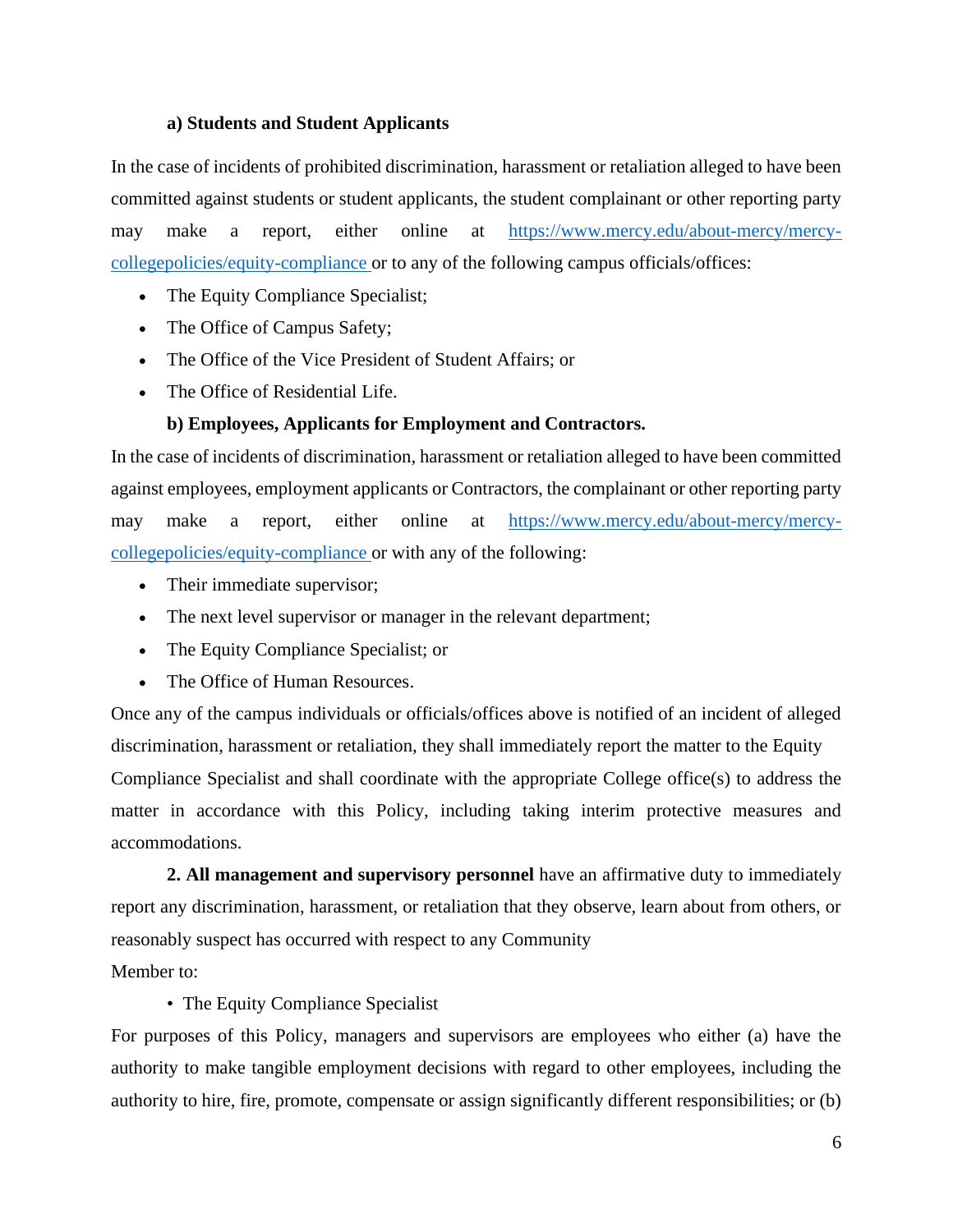have the authority to make recommendations on tangible employment decisions that are given particular weight. Managers and supervisors include but are not limited to: vice presidents, directors, deans, associate deans and academic unit heads. For questions regarding supervisor or manager title or status, contact the Office of Human Resources. It is imperative that managers and supervisors not only adhere to but enforce this Policy. A manager or supervisor who fails to report discrimination, harassment or retaliation that they knew or should have known about could be subject to disciplinary action up to and including termination. Managers and supervisors have a special obligation not to engage in discrimination, harassment, or retaliation. Managers and supervisors who knowingly allow discrimination, harassment and/or retaliation to continue will be disciplined up to and including termination in accordance with relevant Mercy College handbooks, written contracts, policies or procedures and/or collective bargaining agreements.

3. Any **employee** who receives a complaint shall maintain, to the greatest extent possible, the privacy of all information in connection with the complaint, including the identities of the complainant and the respondent. Such information will be shared only with those who have a legitimate need for the information.

4. All **Community Members** are required to cooperate in any investigation of a discrimination, harassment, or retaliation complaint.

# **V. INVESTIGATION OF PROHIBITED DISCRIMINATION, HARASSMENT AND/OR RETALIATION COMPLAINTS**

The following is the general procedure for the investigation of prohibited discrimination, harassment and/or retaliation complaints under this Policy:

### **A. Meeting with the Complainant**

Upon the receipt of a complaint, the Equity Compliance Specialist shall, whenever possible, meet with the complainant. The Equity Compliance Specialist will inform the complainant of the options available. These options generally include a complainant seeking informal resolution of the issues the complainant has encountered or the College conducting a full investigation.

## **B. Filing of a Complaint**

Following the discussion with the Equity Compliance Specialist, individuals who wish to pursue a complaint of discrimination, harassment and/or retaliation will be directed to file the form in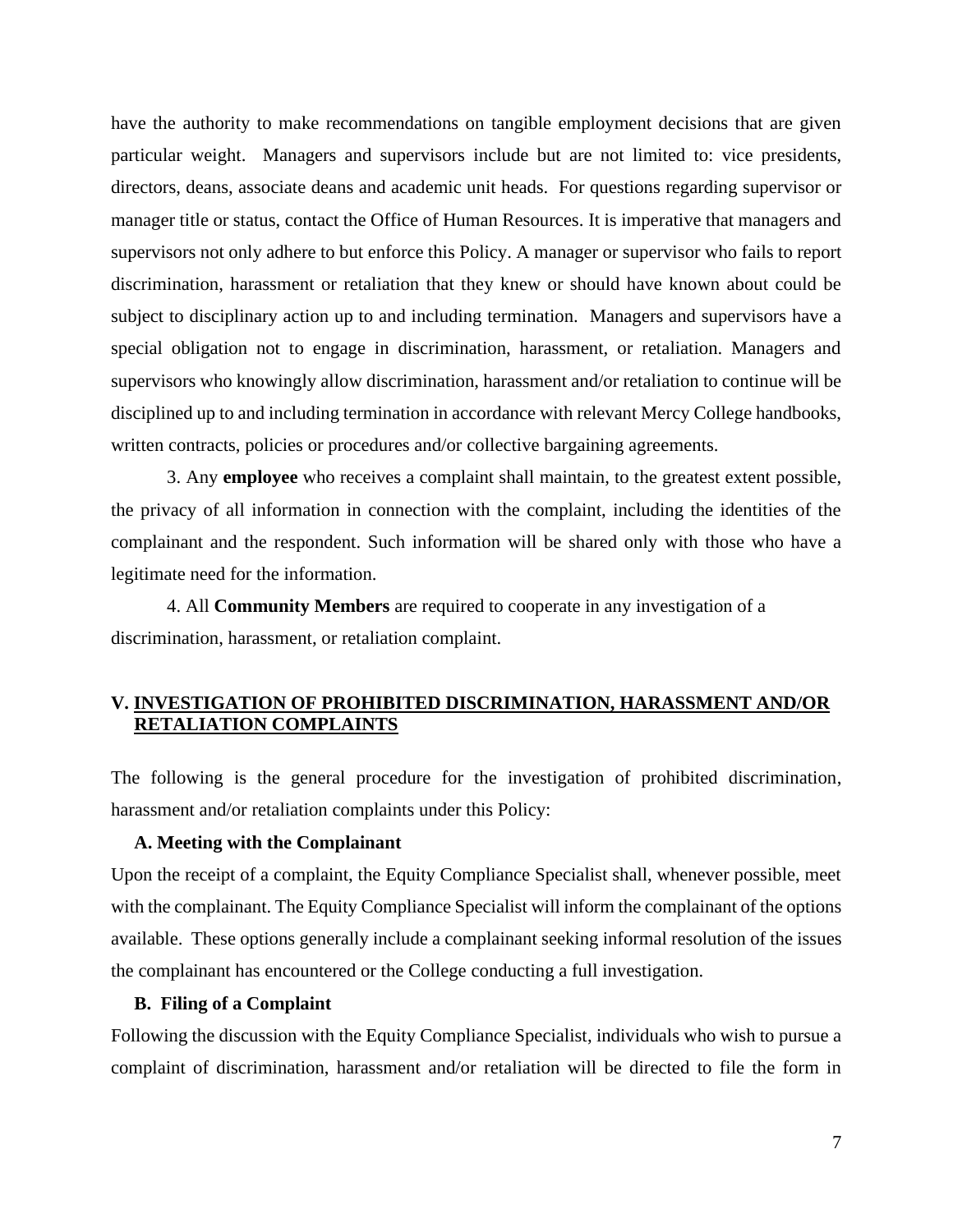writing online. While it is preferred that complaints are made in writing whenever possible, it is not required for informal resolution or an investigation to proceed.

### **C. Informal Resolution**

Individuals who believe they have been discriminated, harassed or retaliated against may choose to resolve their complaints informally. Informal resolution is a process whereby parties may participate in a search for fair and workable solutions. The parties may agree upon a variety of resolutions, including but not limited to modification of work assignment, class reassignment, training for a department, or an apology. The Equity Compliance Specialist will determine if informal resolution is appropriate considering the nature of the complaint. Informal resolution requires the consent of both the complainant and the respondent in writing and suspends the complaint process for up to thirty (30) calendar days, which may be extended upon consent of both parties in writing, at the discretion of the Equity Compliance Specialist. Resolutions must be agreed to in writing by both parties. If no informal resolution of a complaint is reached at the conclusion of thirty (30) calendar days or an agreed upon extension, the Equity Compliance Specialist will proceed with an investigation.

#### **D. Investigation**

The College will conduct a prompt, fair and thorough investigation to the extent possible. Upon a preliminary review of the complaint, the Equity Compliance Specialist shall commence a full investigation of a complaint, as warranted, or after informal resolution has failed. During the course of the investigation, the complainant and respondent will be apprised to the extent possible regarding the facts and circumstances of the complaint and all of the steps in the process, including witness interviews, the gathering of any physical evidence, and the potential for corrective and/or disciplinary procedures and possible sanctions for violations of this Policy.

# **E. Withdrawing a Complaint**

A complaint under this Policy may be withdrawn at any time during the informal resolution or investigation process. Only the complainant may withdraw a complaint. Requests for withdrawals must be submitted in writing to the Equity Compliance Specialist. The College, however, reserves the right to continue with an investigation despite a complainant's withdrawal of a complaint if, in its sole discretion, it determines such investigation is warranted. In a case where the College decides to continue with an investigation, it will inform the complainant.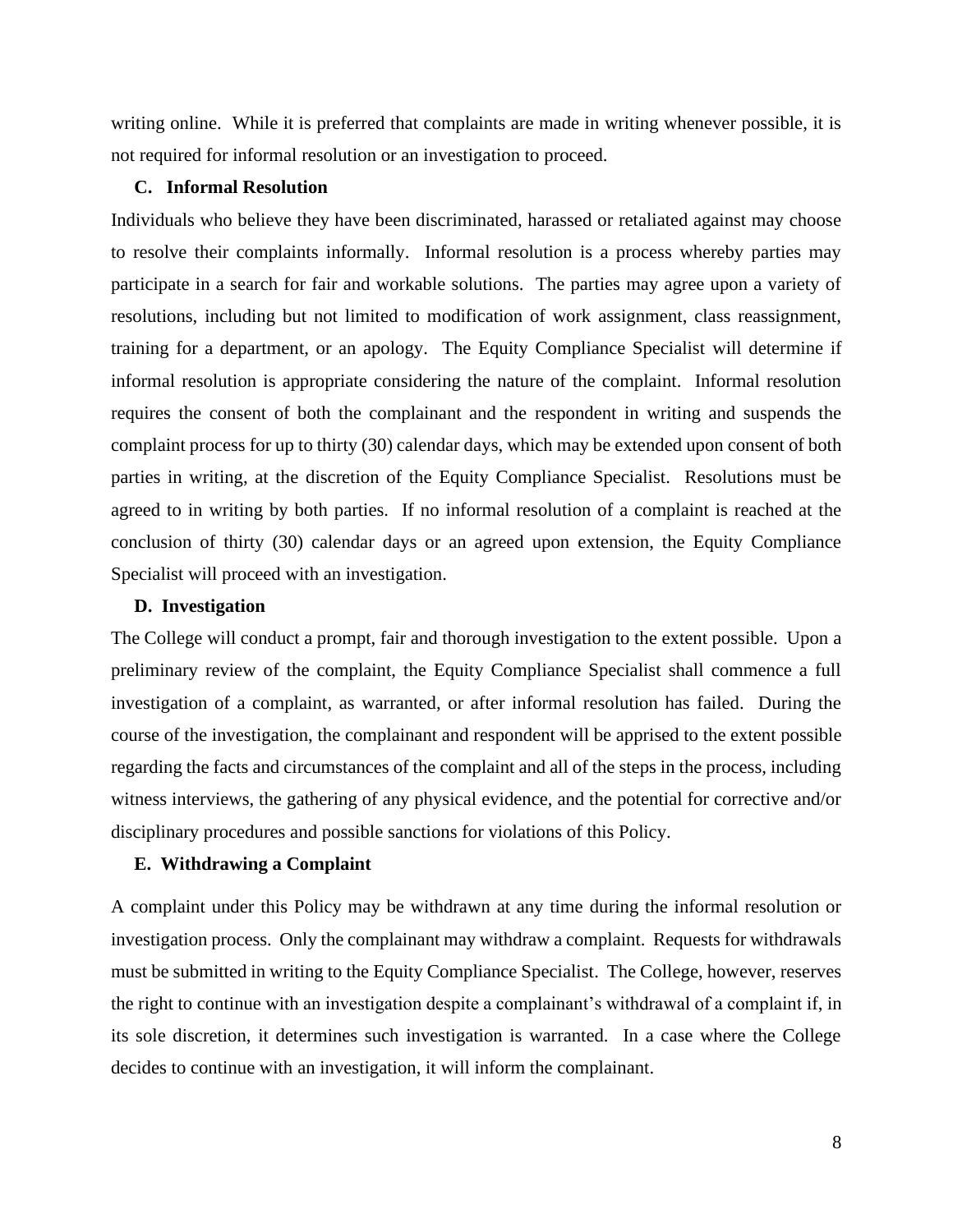In either event, the Equity Compliance Specialist will notify the respondent in writing that the complainant has withdrawn the complaint and whether College officials have determined that continuation of the investigation is warranted for corrective or disciplinary purposes.

## **F. Timeframe of the Investigation**

While some complaints may require extensive investigation, whenever possible, the investigation of a complaint should be completed within sixty (60) calendar days of the receipt of the complaint. If there is a delay in completing the investigation, the Equity Compliance Specialist shall notify the complainant and the respondent in writing and shall keep the parties periodically abreast of timing issues.

## **G. Report of Findings**

Following the completion of the investigation, the Equity Compliance Specialist will provide a report of the findings of whether there has been a violation under this Policy to the appropriate College official who would be responsible for taking corrective measures or issuing discipline for violations of this Policy, as set forth below. For example, in general, the report is provided as follows:

- If the respondent is a student, to the Vice President of Student Affairs;
- If the respondent is a non-faculty employee, to the Director of Human Resources;
- If the respondent is a faculty member, to the Provost;
- If the respondent is a senior level manager, to the President;
- If the respondent is the President, to the Chair of the Board of Trustees;
- If the respondent is a member of the Board of Trustees, to the General Counsel; or
- If the respondent is a Contractor, to the General Counsel.

#### **VI. DISCIPLINARY ACTION**

If a violation of this Policy has occurred, the appropriate College official(s) as determined by the College, in consultation with the Equity Compliance Specialist, shall authorize such action as they deem necessary to properly correct the effects of or to prevent further harm to an affected party or others similarly situated, in accordance with applicable Mercy College handbooks, written contracts, policies or procedures and/or collective bargaining agreements.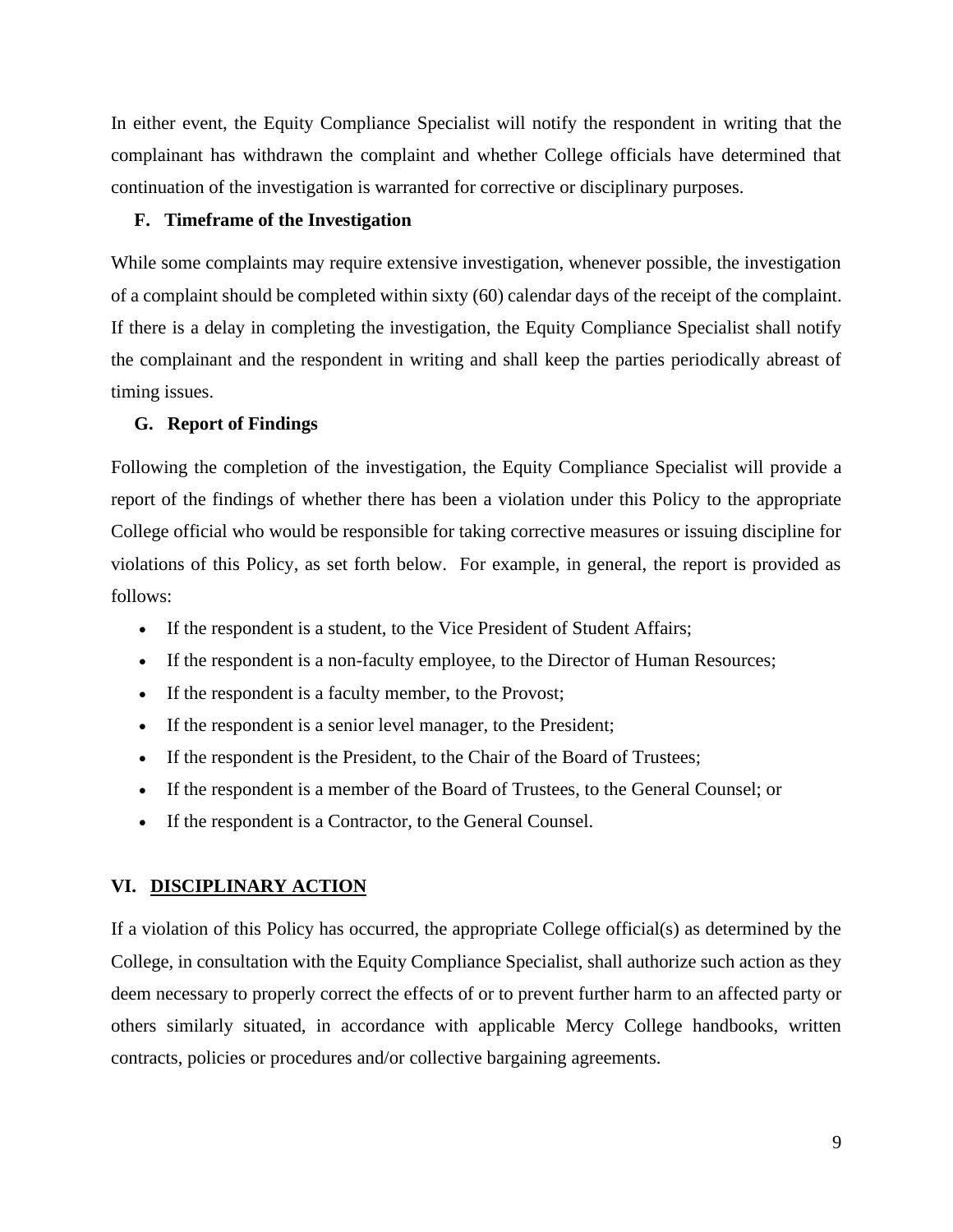The range of penalties that may be imposed for those found to have violated this Policy include but are not limited to the following:

- **Students**: probation, removal from housing, removal from a sports team or other school activity, suspension or expulsion following the relevant disciplinary procedures.
- **Employees (including faculty):** reprimand, suspension or termination of employment following the relevant disciplinary procedures, if applicable.
- **Contractors:** If the respondent is neither a Mercy student nor a Mercy employee, the College will take appropriate action, such as restricting the respondent's access to the College's campuses and/or requiring they be removed from the College's account.

The Equity Compliance Specialist shall, to the extent possible, apprise the complainant and respondent contemporaneously in writing of the outcome and action, if any, taken as a result of the complaint.

## **VII. APPEALS**

Any Mercy College employee, student, applicant, or contractor who is a respondent or a complainant may appeal a finding under this Policy within ten (10) days from the written notice of the finding to the Equity Compliance Specialist. Appeals will only be considered for the following grounds: (a) procedural error, (b) newly discovered evidence that was not reasonably available at the time of the finding, and (c) the disproportionate nature of the penalty. All appeals must be made in writing. The Equity Compliance Specialist will forward the appeal to one of the following personnel based on the student or employment status of the respondent, regardless of whether it is the respondent or complainant filing the appeal:

- If the respondent is a student or applicant, to the Director of Human Resources or Provost;
- If the respondent is a non-faculty employee or applicant, to the Vice President of Student Affairs or Provost;
- If the respondent is a faculty member or applicant, to the Director of Human Resources or Vice President of Student Affairs;
- If the respondent is a senior level manager, to the Provost or Director of Human Resources;
- If the respondent is the President, to the Chair of the Board of Trustees;
- If the respondent is a member of the Board of Trustees, to the General Counsel; or
- If the respondent is a Contractor, to the General Counsel.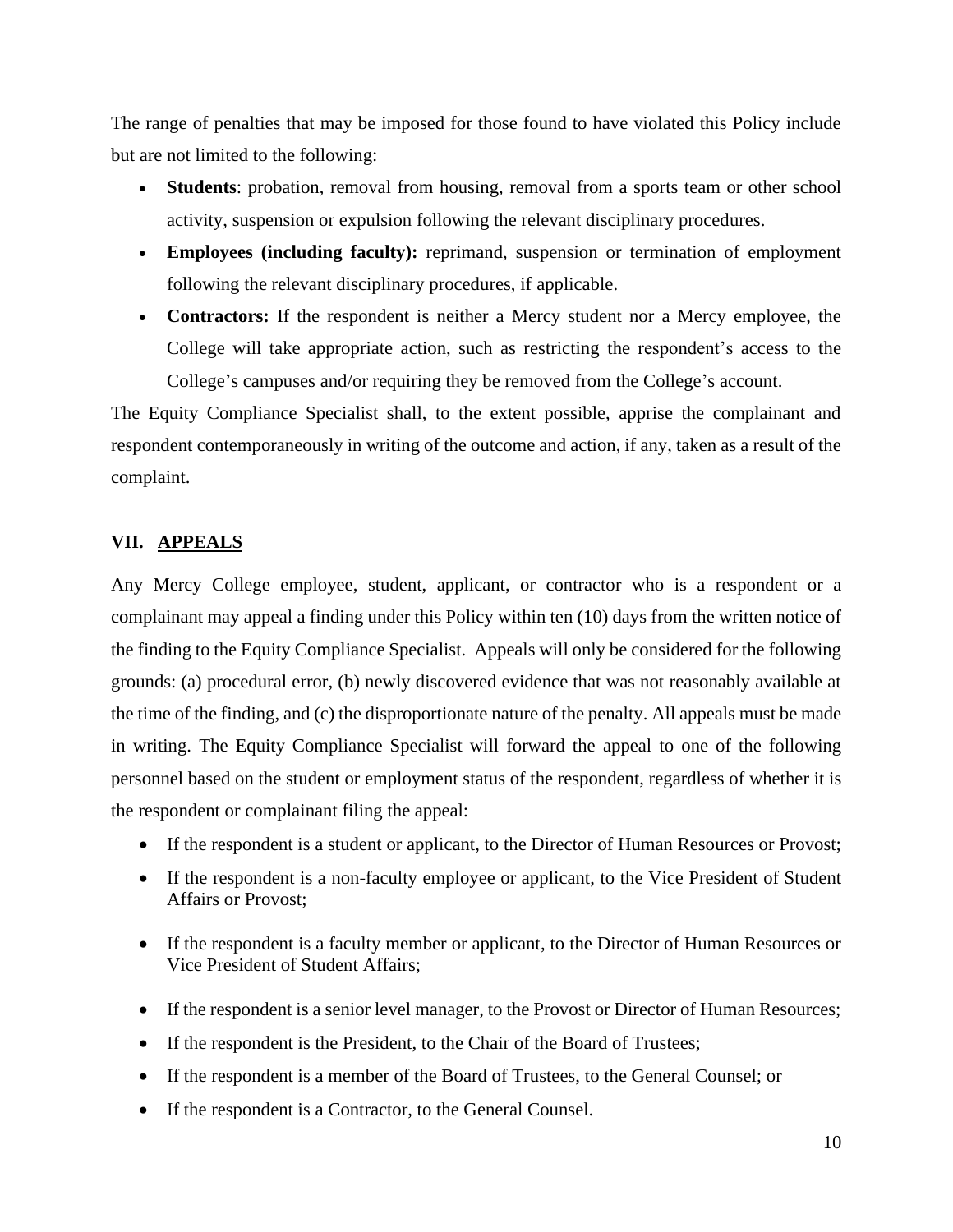# **VIII. INTERIM PROTECTIVE MEASURES AND ACCOMMODATIONS**

The College will take immediate steps to protect the complainant in the educational and employment setting, including taking interim protective measures and by providing accommodations, as appropriate, during an investigation. The complainant will be informed by the Equity Compliance Specialist in writing of such interim protective measures and accommodations, which may include, among other things:

- Making necessary changes to academic programs;
- Making necessary changes to residential housing situations;
- Changing an employee's work assignment or schedule; and/or
- Offering counseling services to the complainant and the respondent, through the Health and Wellness Center or a referral to an off-campus agency.

In certain circumstances, interim suspension of an employee or student may be imposed if, in the College's discretion, it is warranted based on the facts and circumstances of the case in accordance with applicable Mercy College handbooks, written contracts, policies, or procedures and/or collective bargaining agreements.

# **IX. FALSE AND MALICIOUS ACCUSATIONS**

Any Community Member who makes false and/or malicious complaints of discrimination, harassment, or retaliation under this Policy, as opposed to complaints which, even if erroneous, are made in good faith, will be subject to disciplinary action.

# **X. ANONYMOUS COMPLAINTS**

All complaints under this Policy will be taken seriously, including anonymous complaints.

Individuals do have the option at any time to file an anonymous complaint through the College's Whistleblower Hotline at 1-888-OK-MERCY (1-888-656-3729) or by using the online complaint form at [https://www.mercy.edu/about-mercy/mercy-college-policies/equity-compliance.](https://www.mercy.edu/about-mercy/mercy-college-policies/equity-compliance) In the event that a complaint is anonymous, the complaint will be investigated as thoroughly as possible under the circumstances, although the College may be limited in the extent of the investigation that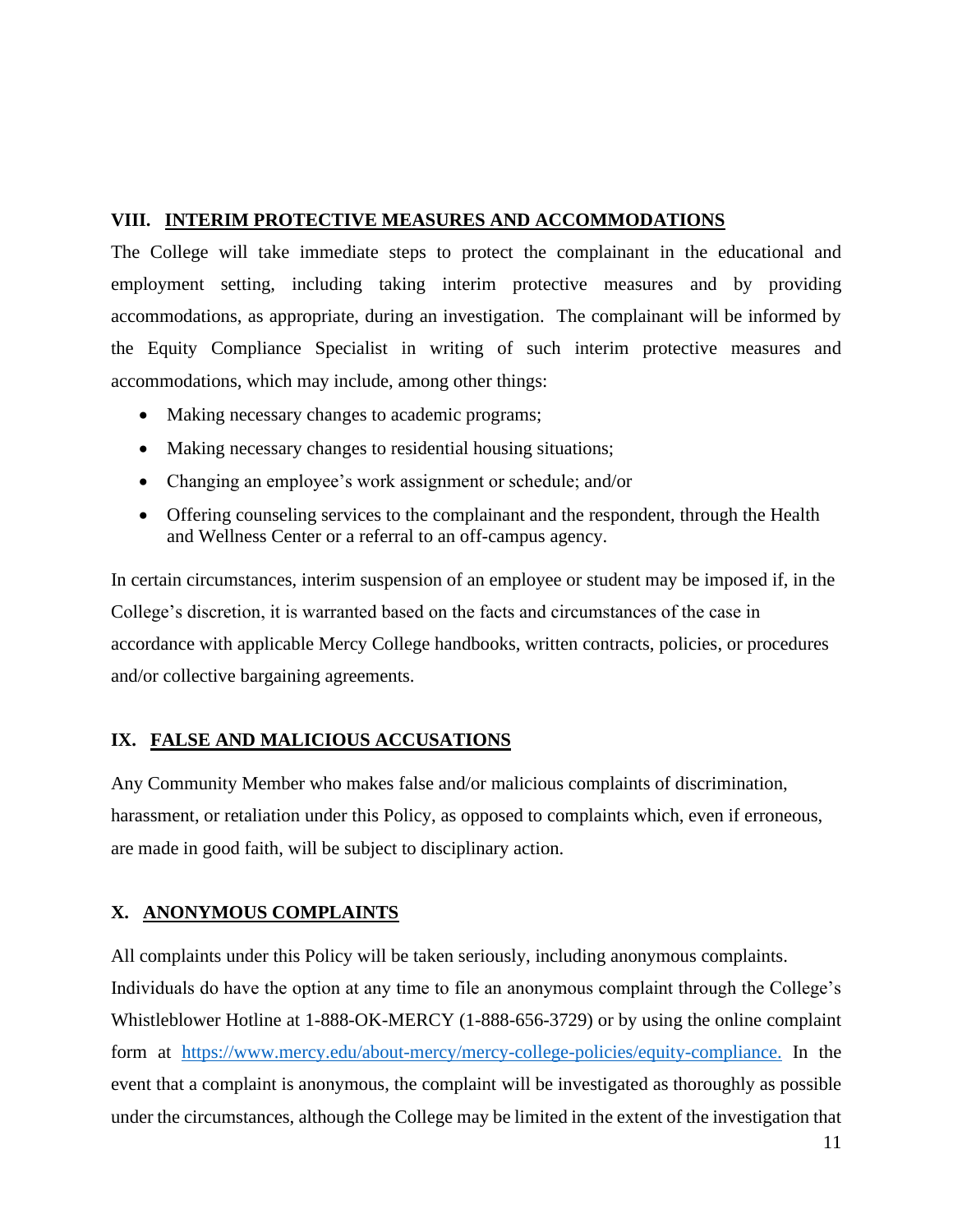it can conduct.

## **XI. RESPONSIBILITIES**

#### **A. Equity Compliance Specialist**

The College's Equity Compliance Specialist shall be trained to carry out their responsibilities (as described above) and shall also be responsible for ensuring that all managers and supervisors receive annual training on this Policy. The Equity Compliance Specialist shall also disseminate this policy annually to the entire College community and include the Equity Compliance Specialist's name and contact information as well as resources available at the College. Such information should be widely disseminated, including placement on the College website and shall be provided in the language provided by an employee if identified at the time of hiring as a language other than English. For the purposes of this Policy, in any situation, the Equity Compliance Specialist may designate certain duties to a designee who is trained to carry out the responsibilities under this Policy.

### **B. Managers and Supervisors**

In addition to promptly reporting complaints under this Policy to the Equity Compliance Specialist, managers and supervisors must take steps to create a workplace free of discrimination, harassment, and retaliation, such as participating in and requesting, when necessary, departmental equity compliance training. They must also take each and every complaint seriously.

#### **C. Members of the College Community-at-Large**

Community Members who become aware of allegations of discrimination, harassment or retaliation should encourage the aggrieved individual to report the alleged behavior. All employees and students are required to cooperate in any investigation.

#### **XII. FILING EXTERNAL COMPLAINTS**

Complainants have the right at any time to file complaints alleging violations of other federal, state, county or city laws with any of the other appropriate agencies, such as the New York State Division of Human Rights [\(https://dhr.ny.gov/\),](https://dhr.ny.gov/) Westchester County Human Rights Division [\(https://humanrights.westchestergov.com/\),](https://humanrights.westchestergov.com/) the New York City Commission on Human Rights [\(https://www1.nyc.gov/site/cchr/index.page\) o](https://www1.nyc.gov/site/cchr/index.page)r the United States Equal Opportunity Employment Commission [\(https://www.eeoc.gov/\).](https://www.eeoc.gov/)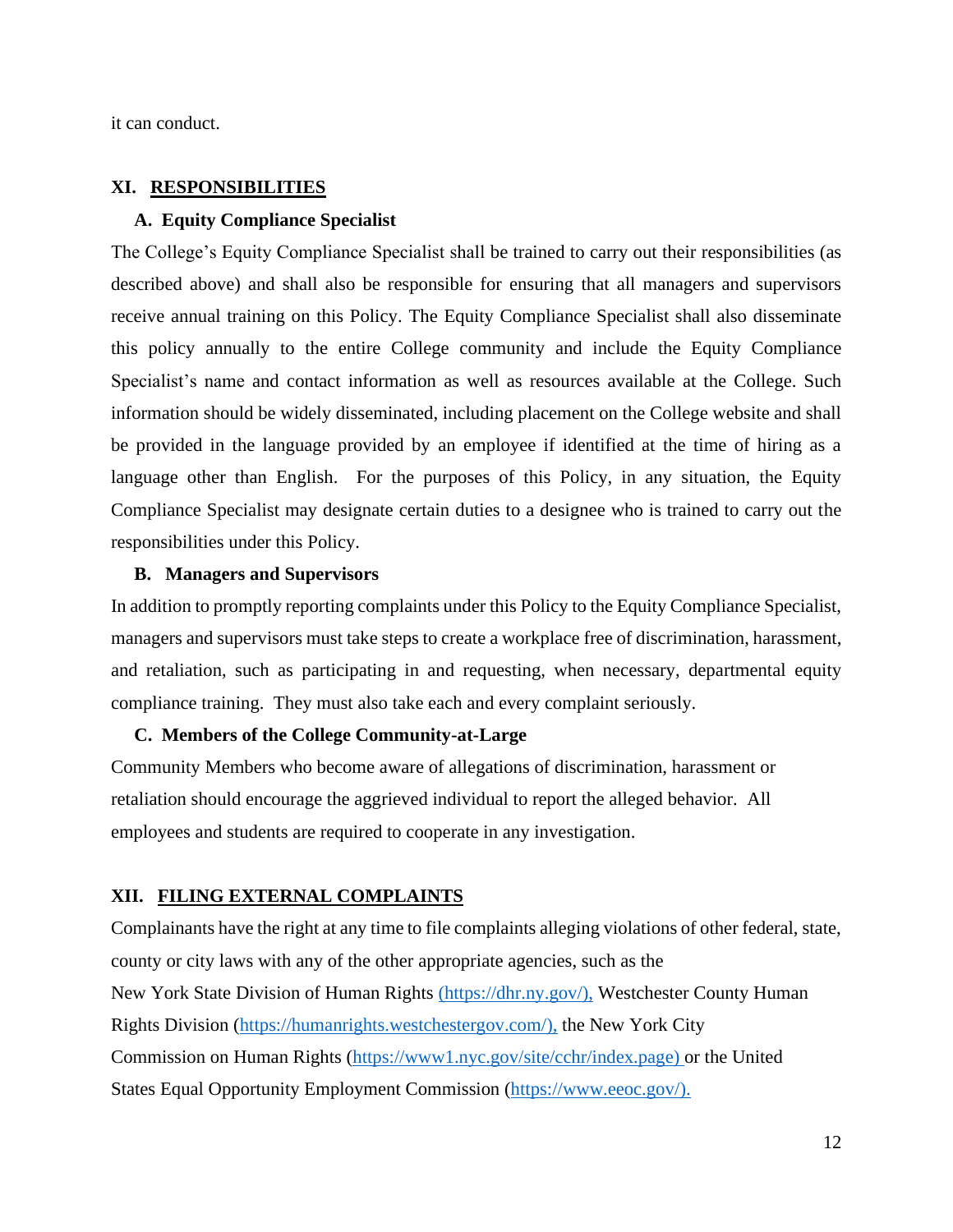#### **NOTICE OF NON-DISCRIMINATION**

Mercy College is committed to fostering a diverse community of outstanding faculty, staff, and students, as well as ensuring equal opportunity in employment and equal opportunity in education including educational programs and activities, without regard to an individual's race, color, creed, national origin, ethnicity, ancestry, religion, age, sex, sexual orientation, gender, gender identity or expression, transgender status, marital status, familial status, partnership status, disability (including HIV/ AIDS), genetic information, predisposing genetic characteristics, alienage, citizenship, arrest and conviction records, military or veteran status, salary history, credit history, caregiver status, pregnancy or lactation status, sex and reproductive decisions, status as a victim of domestic violence/stalking/sex offenses/sex abuse, unemployment status, or any other legally prohibited basis in accordance with federal, state, county and city laws. Mercy College adheres to federal, state, county, and city laws and regulations regarding nondiscrimination. Should any federal, state, county or city law or regulation be adopted that prohibits discrimination based on grounds or characteristics not included in this Policy, discrimination on those additional bases will also be prohibited by the College.

The College does not discriminate on the basis of any of the protected characteristics referenced above in its programs and activities or in its treatment, admission or access to its programs or activities. Therefore, discrimination or harassment of College employees, students, applicants for employment or admission, and non-employees (defined explicitly to include only contractors, subcontractors, vendors, consultants or other persons providing services pursuant to a contract in the workplace or who is an employee of such a contractor, subcontractor, vendor, consultant or other person providing services pursuant to a contract with the College) is strictly prohibited by the College. In addition, retaliation for (1) reporting or opposing discrimination or harassment, (2) cooperating with an investigation of a discrimination or harassment complaint, or (3) requesting an accommodation, is strictly prohibited by the College.

The College is also committed to providing reasonable accommodations when appropriate to individuals with disabilities, individuals observing religious practices, and employees who have pregnancy or childbirth-related medical conditions, which is set forth more fully in the Mercy College Policy and Procedures for Implementing Reasonable Accommodations and Academic Adjustments for Students, and the Mercy College Policy and Procedures for Implementing